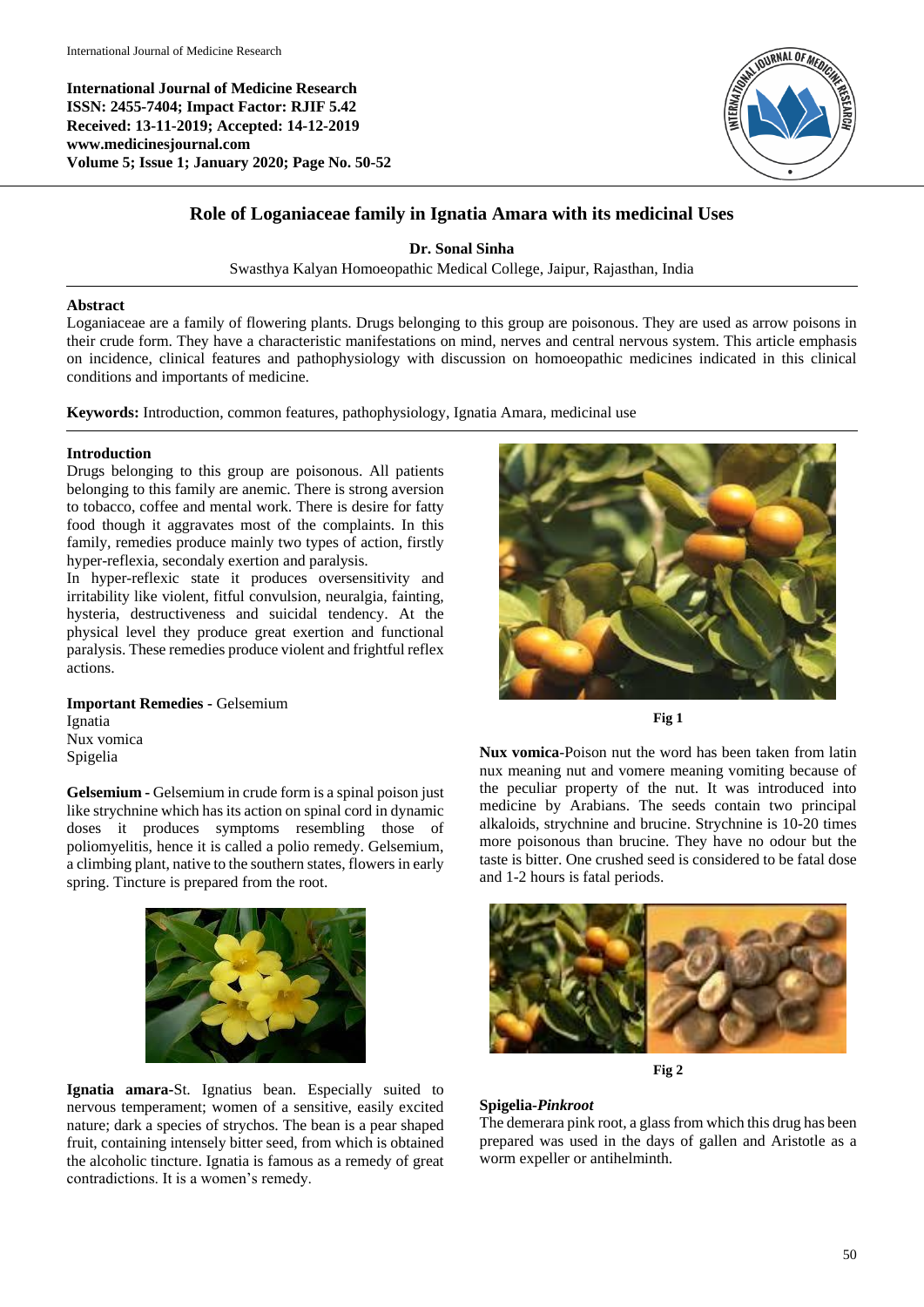

# **Theme** - **Two types of action**

- 1. Paralysis & Exhaustion
- 2. Hyper reflexia

# **Common Features**

- **Active principal-**
- **Strychnine**
- **Curarine**
- Gelsemine
- Brucia

#### **Constitution**

Constitution -Pale, Anaemic, Dark skin, Black hair **Temperament -** Nervous, Irritable, Hysterical Temperament **Diathesis** - Rheumatic and Gouty Diathesis

**Miasm -** Psora

**Thermal –** Chilly

**Sphere of action -** Mucus Membranes, Nervous System, Respiratory System, Motor Sensory system, Brain and Mind

# **Patho- Physiologaical Action**

Paralysis of voluntary and involuntary muscles resulting in

- **Stupefied mind**
- Relaxed spincters
- Respiratory paralysis, difficult labored breating.
- Ptosis
- **Decreased action of smooth muscles of heart.**

Mucus membranes catarrhal inflammation vascular system acting through vasomotor nerves it causes passive congestion resulting in hyperemia.

Nerves neuralgia with sharp, stitching, neuralgic pain. Mind stupefaction, congestion, brooding, bad effects of overuse of brain.

Gastrointestinal tract irritation of mucus membrane, sluggishness of peristaltic action, ineffectual urging, congestion resulting in protrusion of piles, increased bile production resulting into biliousness and vomiting of bile.

# **Mental Symptoms**

Hypersensitivity to all external impressions, to light, to sound, jar, motion, odors, touch.

Emotional excitability, slightest of emotion excessively aggravates their general status. Generally aggravated by stress, over joy, sorrow, grief and unfortunate love. Wants to be alone do not wish to be in anyone's company. Brooding over past gloomy events. Loves solitude, talks to one's own

self when alone. Fear of darkness, of being alone, of bad News, failure, accidents, losing precious possessions. Mental irritability, slightest of emotion irritates. Irritability increased by excitement from stimuli, alcohol, coffee, tobacco, light, odor, noise.

Nervousness extremely nervous before exams or public appearance, interviews, cannot recall properly. Poor concentration.

Suicidal thoughts wants to commit sucide but lacks the courage to do it easily angered, very excitable, quarrelsome, abusive, uses bad language.

Faultfinding finds fault with everything, nothing satisfies them.

Intolerance to contradiction cannot withstand least contradiction. Contradiction aggravates their mental and physical complaints.

Hysterical manifestations hysterical uncosciousness, loss of voice especially after bad news or disappointed love in women. Especially adapted to hysterical women who tend to become unconscious at any unfortunate events.

Gobus hystericus feeling of a ball inside the cardiac end of stomach which is not relived by vomiting

# **General Modalities**

**Aggravation:** By grief, sudden joy, cold, tobacco, coffee, motion, touch, mental excitement, overuse of mind, early morning and slightest of motion.

**Amelioration:** By continued motion, damp wet weather, profuse urination, rest and evening.

# **Indications**

**Ignatia Amara**

(St. Ignatius bean)

It is one of the the chief remedies for hysteria.

Rapid change of mental and physical condition, opposite to each other.

Great contradiction.

Effects of grief and worry.

Cannot bear tobacco.

Changeable mood; introspective; silently brooding. In an almost incredibly short time, change from joy to sorrow, from laughing to weeping. After shocks, grief, disappointment.

Congestive headaches following anger or grief; worse,

smoking or smelling tobacco, inclines head forward.

Toothache; worse after drinking coffee and smoking.

Complaints return at precisely the same hour.

Feeling of a lump in throat that cannot be swallowed.

Tendency to choke, globus hystericus.

Follicular tonsillitus.

Sinking in stomach, relieved by taking a deep breath.

Weak feeling in upper abdomen.

Diarrhoea from fright.

Dry, spasmodic cough in quick successive shocks.

Menses, black, too early, too profuse, or scanty. During menses great languor, with spasmodic pains in stomach and abdomen. Feminine sexual frigidity.

Suppression from grief. Ulcerative pain in soles.

Sexual desire with impotency.

Thirst during a chill, no thirst in the fever.

The color changes in the face when at rest.

Sweat on the face on a small spot only while eating.

### **Conclusion**

Loganiaceae family are very important in homoeopathy. This